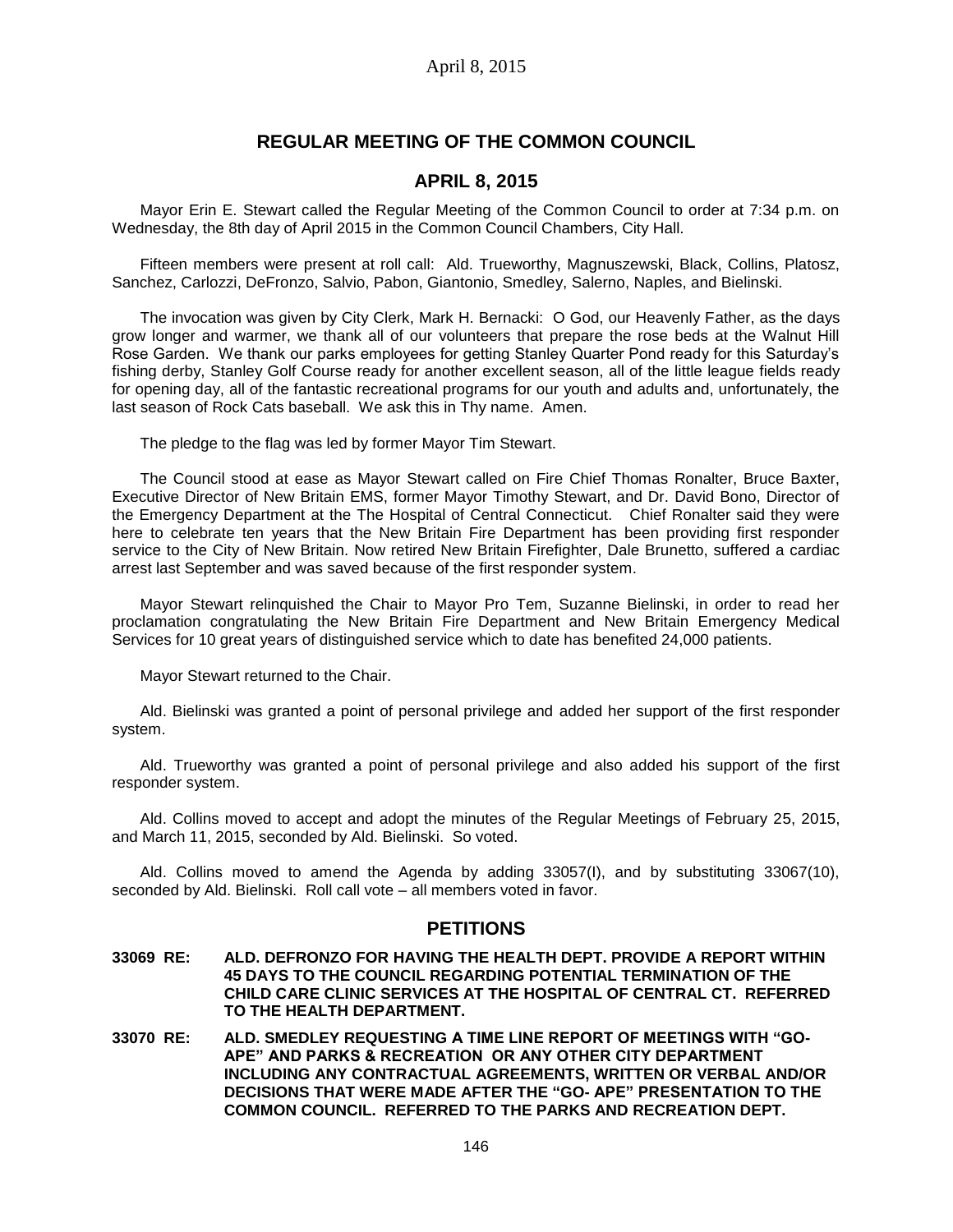## April 8, 2015

Ald. Collins moved to accept and adopt the Consent Agenda, seconded by Ald. Bielinski. Roll call vote – all members voted in favor. Approved April 13, 2015 by Mayor Erin E. Stewart.

## **CONSENT AGENDA**

## **CITY CLERK**

### **33051 RE: CLAIMS FOR INJURIES AND/OR PROPERTY DAMAGE**

To Her Honor, the Mayor, and the Common Council of the City of New Britain: the undersigned beg leave to report the following:

#### CLAIMANTS NAME

- Almodovar, Marisol by Atty. Anthony E. Feit
- Brown, Jaimee by Atty. Jamaal T. Johnson
- Coughlin, John M.
- Evica, Alycia
- Facciolo, Michael
- Jackson, Phillip by Jonathan Perkins Law Firm
- Shaffer, Barbara by her atty. David J. Skolnick

Mark H. Bernacki City Clerk

## **FINANCE DEPARTMENT**

### **33053 RE: LINE ITEM TRANSFERS 3/18/15 THRU 4/1/15**

To Her Honor, the Mayor, and the Common Council of the City of New Britain: the undersigned beg leave to report the following:

In accordance with the city of New Britain ordinance of Article VII – Finance, Section 2-494(3), the following departments have transferred monies from one line item to another within their departmental budget (total department budget has not changed). Each transfer will be continuously numbered from month to month throughout the fiscal year. This report represents the transfers executed by the mayor in accordance with the aforementioned ordinance for the period ending April 1, 2015

| 8. | Department:               | Voters - Democrat                                                      |               |                           |  |
|----|---------------------------|------------------------------------------------------------------------|---------------|---------------------------|--|
|    | From:                     | 001104001-5331                                                         |               | (Professional Services)   |  |
|    | To:                       | 001104001-5124                                                         | \$30,000.00   | (Part Time Salaries)      |  |
|    |                           | 001104001-5436                                                         | \$5,000.00    | (Equip. Maint. & Repairs) |  |
|    |                           | 001104001-5610                                                         | \$1,000.00    | (Postage, Copies & Scans) |  |
|    |                           | 001104001-5611                                                         | 500.00<br>SS. | (Office Supplies)         |  |
|    | Amount:                   | \$36,500.00                                                            |               |                           |  |
|    | <b>Brief Description:</b> | Adjust line items for poll workers, professional services, equipment   |               |                           |  |
|    |                           | maintenance and repairs, postage, copies and scans and office supplies |               |                           |  |

Rebecca Salerni Deputy Finance Director

# **PURCHASING DEPARTMENT**

## **33054 RE: ON-CALL ENGINEERING SERVICES, ELAM STREET WATER TANK REPLACEMENT PROJECT – PUBLIC WORKS, UTILITIES DIVISION**

To Her Honor, the Mayor, and the Common Council of the City of New Britain: the undersigned beg leave to report the following: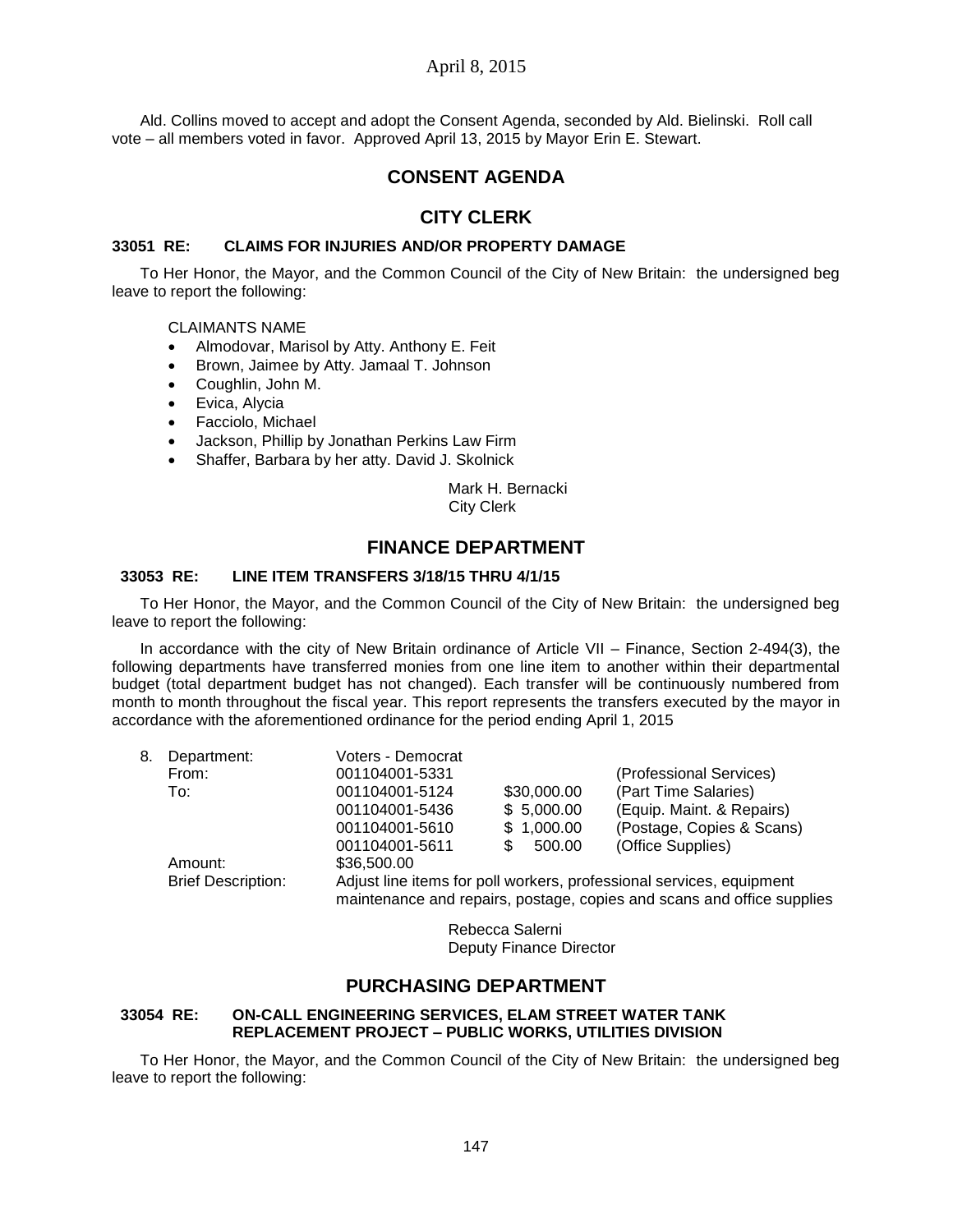The following on-call engineering project has been requisitioned following the award by the Common Council for on-call engineering contracts, Bid #3806, approved at its Regular Meeting of January 14, 2015. This project was presented and approved by the Water Commission at their April 7, 2015 meeting.

| Project Name: | Elam Street Water Tank Replacement Project                        |
|---------------|-------------------------------------------------------------------|
| Vendor:       | Tata & Howard, Inc.                                               |
| Amount:       | \$24,000,00                                                       |
| Line Items:   | 9303501100-5331 Water Capital Improvements, Professional Services |
| Requested By: | Public Works Department, Utilities Division                       |

Scope: Tata & Howard will provide fifty-five (55) hours of construction administrative services during the sixty (60) additional days it will take to complete the additional work needed for the installation of the new Elam Street Water Tank. They will consult daily with the Utilities Division's staff to make sure the new Water Tank and additional work is being installed to specifications. They will also provide one hundred and twelve (112) additional hours of construction administration services to attend on-site progress meetings every two (2) weeks with the contractor to answer any questions they may have regarding the project. Tata & Howard will continue to attend meetings with the Utilities Division and the Connecticut Department of Public Health to inform them of the status of the Water Tank replacement project and to answer any new questions they may have regarding the project.

RESOLVED: That the Purchasing Agent be and is hereby authorized to issue a Purchase Order for \$24,000.00 to Tata & Howard for the additional engineering work needed to the completion of the Elam Street water Tank Replacement Project.

> Jack Pieper Purchasing Agent

### **33055 RE: EMERGENCY PURCHASE ORDER – REPLACEMENT OF TRANSFER CASE ON A VACUUM TRUCK – PUBLIC WORKS DEPT.**

To Her Honor, the Mayor, and the Common Council of the City of New Britain: the undersigned beg leave to report the following:

In accordance with City Code of Ordinances, Chapter 2, Article VIII, Division V, Section 2-606a, an emergency purchase order was authorized by the Mayor and issued to the vendor listed below on April 1, 2015

| <b>Supplier</b>  | Item                              | Unit Price  |
|------------------|-----------------------------------|-------------|
| Bahr Sales Inc.  | Replacement of a Transfer Case on | \$30,000,00 |
| Wallingford, CT. | a Vacuum Truck                    |             |

The Purchasing Agent reports that no formal bid solicitation and advertisement as outlined in the Purchasing Ordinances were made for this item. In accordance with Section 2-606b of the City Code of Ordinances, the Purchasing Agent reports:

An emergency purchase order was requested by the Public Works Department, to replace the Transfer Case on one of their Vacuum Trucks. The Transfer case is used to operate the Vacuum System on the Truck. The Vacuum System became inoperative when the gears in the Transfer Case failed. The gears could not be replaced and there was also internal damage to the Transfer Case. The Vacuum Truck is used to clean stoppages in sewer pipes and for cleaning street catch basins. The Public Works Department has an additional Vacuum Truck but it is also inoperative and they are waiting for parts to arrive to make repairs to it. The Vacuum trucks are a vital part of the day to day operations of the Public Works Department. Due to the urgency of getting this Vacuum Truck operational again it was found that Bahr Sales, Inc. had the replacement Transfer Case in stock and could install it immediately. Funding for these repairs came from the Public Works Department's account number 208315101-5660, Sewer Fund, Vehicle Damage and Equipment Supplies.

> Jack Pieper Purchasing Agent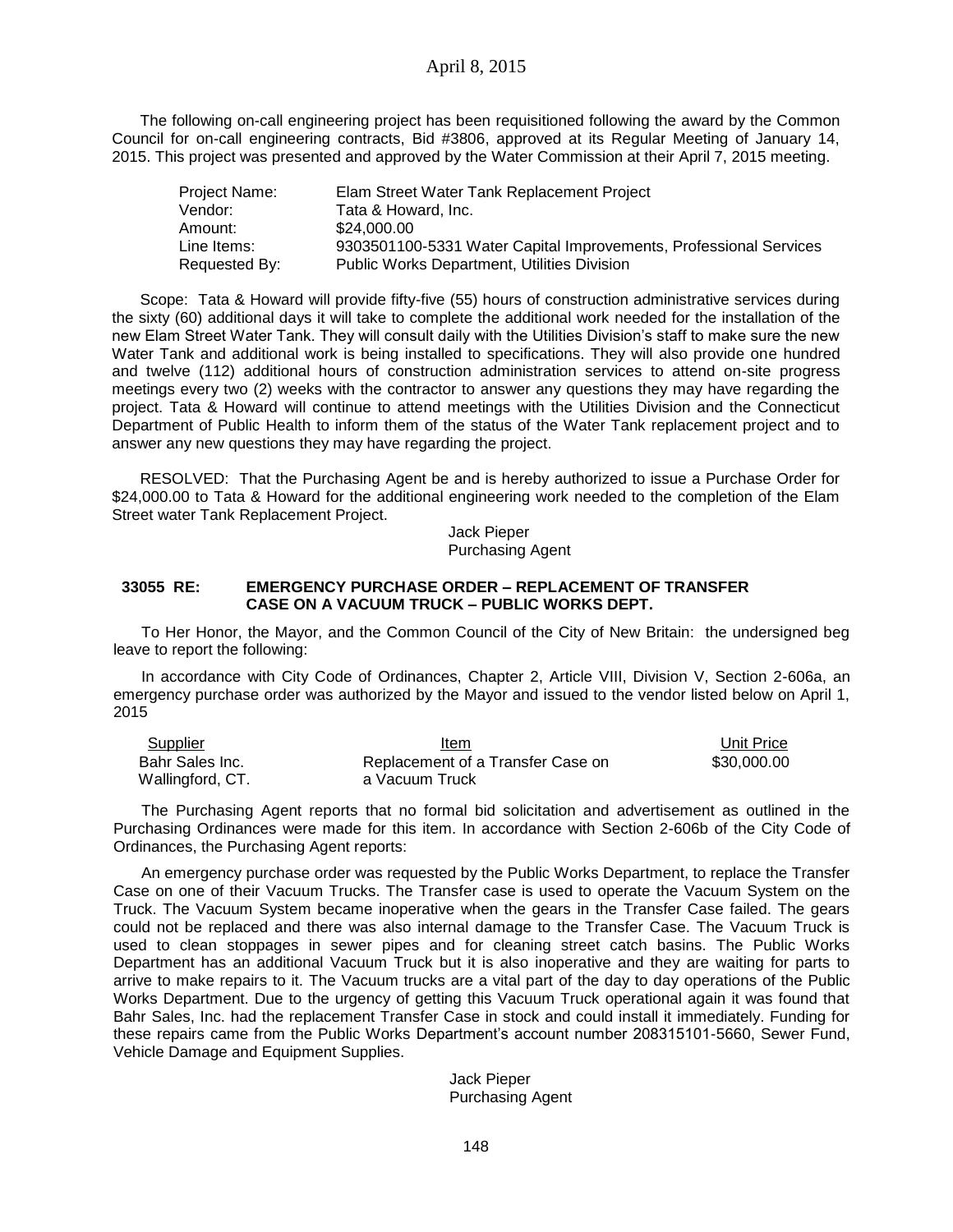### **33056 RE: NEW 2015 FORD TRANSIT 250 CARGO VAN – PUBLIC WORKS DEPT., UTILITIES DIV.**

To Her Honor, the Mayor, and the Common Council of the City of New Britain: the undersigned beg leave to report the following:

Public Bid No. 3818 was solicited and received in accordance with the Purchasing Ordinances of the City of New Britain for the purchase of a new 2015 Ford Transit 250 Cargo Van for the Public Works Department, Utilities Division. The new Cargo Van will replace an existing Public Works Department, Utilities Division Cargo Van that has been utilized since 2007 and has been driven 121,733 miles. The funding for this purchase is within the Public Works Department, Utilities Division's account number, 9303501000-5436, Capital Equipment Expense, Maintenance and Repairs.

Invitations to bid were solicited and the bid was duly advertised in the New Britain Herald Newspaper, the City and State of Connecticut's Department of Administration Services websites and mailed to twelve (12) Ford Dealerships. The Purchasing Agent did not receive any letters from the Ford Dealers on the mailing list who indicated that they could not respond to the bid request. The responses received are on file in the Town Clerk's Office.

The bids were reviewed for conformance to specifications by the Utilities Division's Administration and the Purchasing Agent. The Deputy Director of the Public Works Department is recommending that the existing van be traded-in to reduce the overall cost for the new Cargo Van. Therefore the Deputy Director of the Public Works Department is recommending that the bid for the new 2015 Ford Transit 250 Cargo Van be awarded to Tasca Ford of Berlin, CT who submitted the lowest bid and met all of the bid specifications. The bid results were presented to the Water Commission at their April 07, 2015 meeting. At this meeting they approved the Deputy Director of the Public Works Department's recommendation for the purchase of the new 2015 Ford Transit 250 Cargo Van with the trade-in of the existing Cargo Van from Tasca Ford of Berlin, CT.

RESOLVED: That the Purchasing Agent is hereby authorized to issue a Purchase Order to Tasca Ford of Berlin, CT for the purchase of the new 2015 Ford Transit 250 Cargo Van for \$24,125.00 which includes the trade-in price offered for the 2007 Cargo Van for the New Britain Public Works Department, Utilities Division, per the terms and specifications of Public Bid No. 3818.

#### Jack Pieper Purchasing Agent

# **BOARD OF POLICE COMMISSIONERS**

### **33013-1 RE: DESIGNATING THE AREA AROUND HRA, 180 CLINTON ST. A "SCHOOL ZONE"**

To Her Honor, the Mayor, and the Common Council of the City of New Britain: the undersigned beg leave to report the following:

This request was submitted with the belief that a "School Zone" designation would alter their flow of traffic, which it would not. Two (2) City schools have bus stops on Fern Street and parents dropping off or picking up students at these bus stops impede traffic for arriving students at HRA. Joan Pena, from HRA, will contact the New Britain Board of Education and request that the bus stops be moved. The Traffic Safety Bureau supervisor recommends that this request be denied.

The Board voted to deny this request to designate the area around HRA, 180 Clinton Street, as a "School Zone" pursuant to Connecticut General Statutes Sec. 14-212B(B)(2).

> Jack W. Ferguson II Clerk of the Board

### **33014-1 RE: REVIEW OF ON-STREET PARKING SITUATION ON ONEIDA ST. FOR RESTRICTING PARKING TO ONE SIDE OF THE STREET**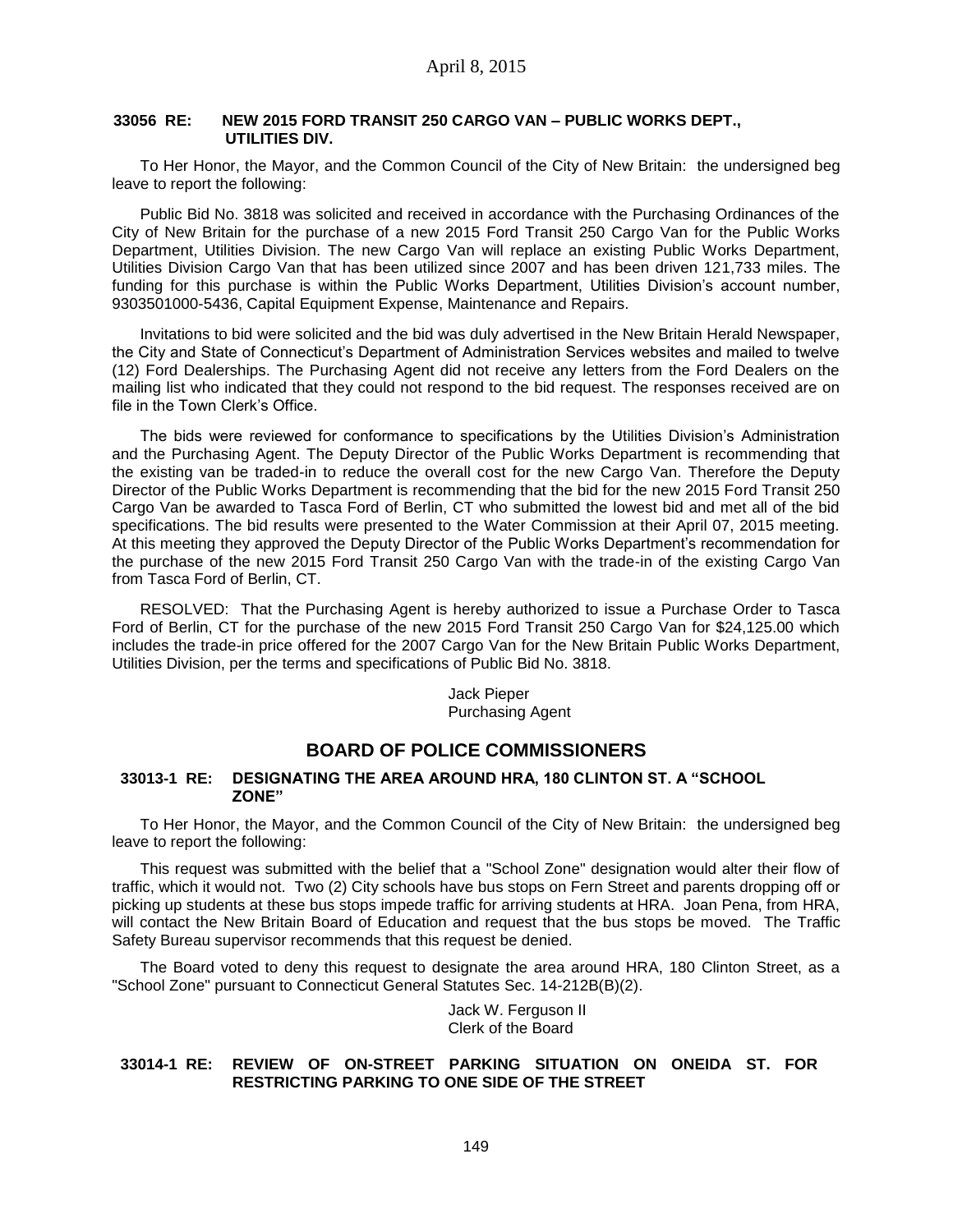To Her Honor, the Mayor, and the Common Council of the City of New Britain: the undersigned beg leave to report the following:

The Traffic Safety Bureau supervisor traveled the area and found Oneida Street to be narrow and when vehicles are parked on both sides of the street, travel is severely restricted. It is recommended to post "NO PARKING" signs on the west side of Oneida Street from Commonwealth Avenue to Eddie Glover Boulevard.

The Board voted to approve this request to post "NO PARKING" signs on the west side of Oneida Street from Commonwealth Avenue to Eddie Glover Boulevard.

> Jack W. Ferguson II Clerk of the Board

# **ADMINISTRATION, FINANCE AND LAW COMMITTEE**

## **33057 RE: SETTLEMENT OF CLAIMS: LIONEL DEJESUS, JAMIE BROWN**

To Her Honor, the Mayor, and the Common Council of the City of New Britain: the undersigned beg leave to report the following:

The Standing Claims Subcommittee of the Committee on Administration, Finance and Law at a regular meeting held on Wednesday evening, April 1, 2015, at 6:30 pm in Room 201, City Hall, having held public hearings and made investigations of said claims, respectfully begs leave to recommend the following:

A. RESOLVED; that the sum of \$622.35 be paid to Lionel DeJesus of 35 Grand Street, New Britain, in full settlement of his claim of property damages sustained as a result of potholes on January 12, 2015.

B. RESOLVED; that Jamie Brown and Jamaal T. Johnson, her attorney, be given leave to withdraw her claim for personal injuries sustained on October 1, 2014.

> Alderman Carlo Carlozzi, Jr. Chair

# **REPORTS OF LEGISLATIVE COMMITTEES, BOARDS, COMMISSIONS AND DEPARTMENTS**

## **CIVIL SERVICE COMMISSION**

## **33052 RE: REVISION TO THE MERIT RULES "OPEN COMPETITIVE EMPLOYMENT LISTS"**

To Her Honor, the Mayor, and the Common Council of the City of New Britain: the undersigned beg leave to report the following:

During recent contract negotiations between the City and Fire Union (Local 992), the parties agreed to develop a program for the hiring of already-certified firefighters from outside agencies. Said program would be similar to the Police Department's program for hiring already-certified police officers. In order to develop such a program, the Rules of the Civil Service Commission (a.k.a. the "Merit Rules") have to be amended –which requires the Civil Service Commission to hold a Public Hearing and then vote to forward a recommendation to the Common Council for consideration.

Rule V (B) of the current Merit Rules entitled "Open Competitive Employment Lists" states:

B. Open Competitive Employment Lists.

1. The Civil Service Commission shall establish and maintain such open competitive employment lists for the various classes of positions as it deems necessary or desirable to meet the needs of the City. On each such open competitive list the eligibles shall be ranked in order of their rating earned in tests give for the purpose of establishing such lists.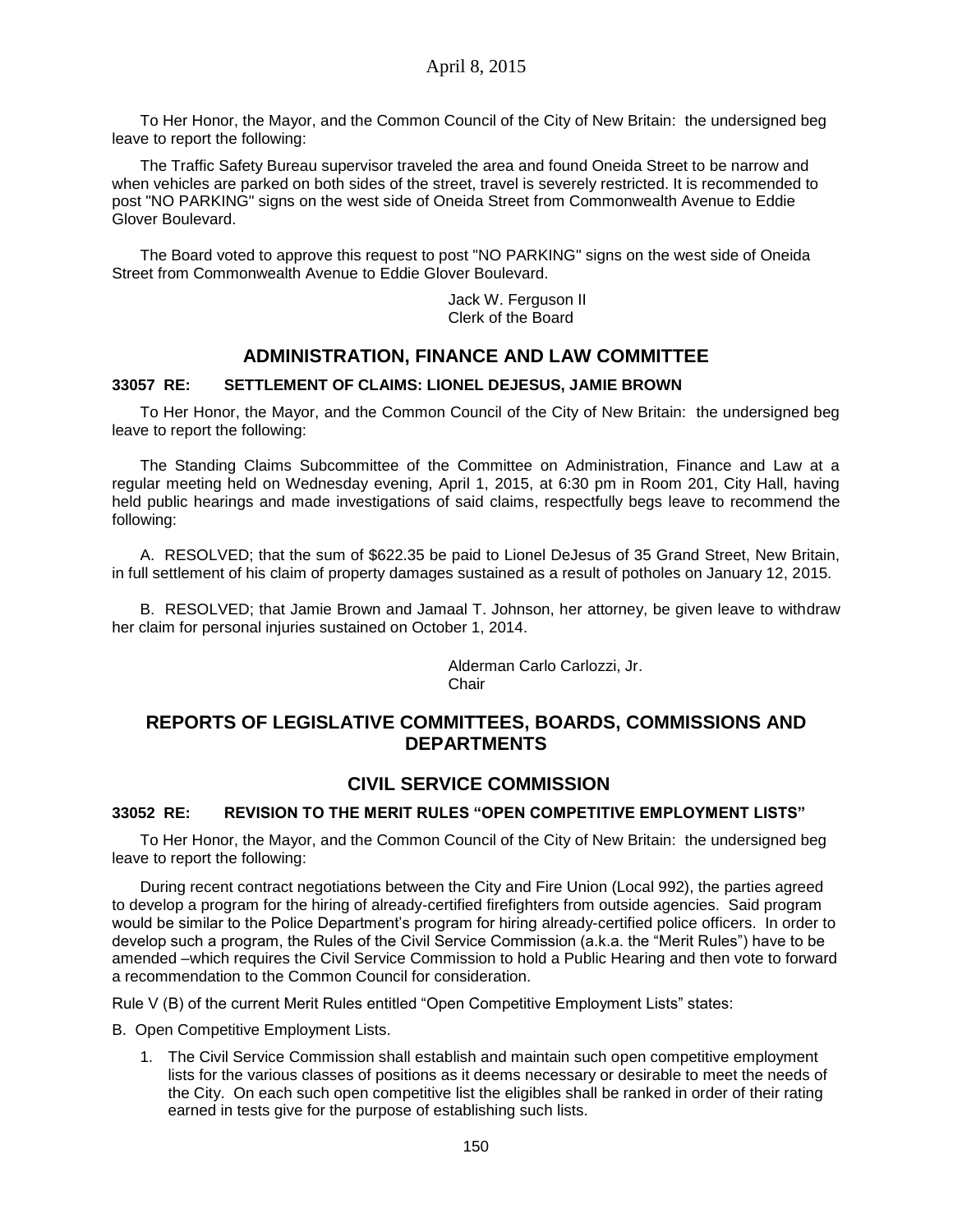2. Any individual who has a current certification from the Connecticut Police Officer Standards and Training Council ("POST") or an individual from another state who is deemed to meet POST training requirements, shall upon application for the position of Police Officer, be automatically eligible for appointment whether or not there is an active employment list at the time.

After holding both a Public Hearing and a Special Meeting on March 30, 2015, the Civil Service Commission is unanimously recommending the amendment of Rule V (B) of the Merit Rules to read as follows (new language is underlined and in bold print):

3. Any individual who is a recent graduate of the recruit firefighter program at the Connecticut Fire Academy (CFA) or possesses similar credentials from another state which meet the National Fire Protection Association (NFPA) Professional Qualification System Standards, which is deemed by the Connecticut Fire Academy to be equivalent, shall upon application for the position of Firefighter, be automatically eligible for appointment whether or not there is an active employment list at the time. The candidate shall have passed the Candidate Physical Agility Test (CPAT) within two years prior to appointment as a New Britain firefighter.

This new program would supplement, not supplant, the current open competitive exam process for the hiring of entry-level firefighters.

> Karen R. Levine Personnel Director

Ald. Bielinski moved to accept and refer to the Committee on Administration, Finance and Law, seconded by Ald. Collins. So voted. Approved April 13, 2015 by Mayor Erin E. Stewart.

# **NEW BUSINESS**

## **RESOLUTIONS**

### **33058 RE: BUDGET TRANSFER - \$10,000 2015 MEMORIAL DAY PARADE**

To Her Honor, the Mayor, and the Common Council of the City of New Britain: the undersigned beg leave to recommend the adoption of the following:

Overview: Every year the City of New Britain has a Memorial Day Parade and money is budgeted in the Parks, Recreation and Community Services Department to fund this festivity. In the FY 15, due to the current economic situation of the City, this line item was not funded. This resolution is to fund the FY 15 Memorial Day Parade for the City of New Britain.

Whereas, the Parks, Recreation and Community Services Department at the City of New Britain is responsible for making all the arrangements for the Memorial Day Parade. The Department is requesting \$10,000 in order to pay for the Memorial Day Parade bands and entertainment, and

Whereas, there are monies available for this purpose under the City's Contingency account, Therefore, Be it

Resolved, that the FY 2014-2015 General Fund Budget be transferred for this purpose as follows:

| Decrease Expenditure: |                                                |      |        |
|-----------------------|------------------------------------------------|------|--------|
| 001625101-5871        | Admin & Contingency - Contingency              | \$.  | 10.000 |
| Increase Expenditure: |                                                |      |        |
| 001420001-5440        | Recreation Programs - Rentals/Supplies         | \$   | 7.000  |
| 001420001-5550        | Recreation Programs - Advertising              | \$.  | 1.000  |
| 001420001-5659        | Programs – Operating Materials &<br>Recreation | - \$ | 2,000  |
|                       | <b>Supplies</b>                                |      |        |
|                       | Total                                          |      | 10,000 |

Alderwoman Shirley Black Alderman David DeFronzo Alderman Jamie Giantonio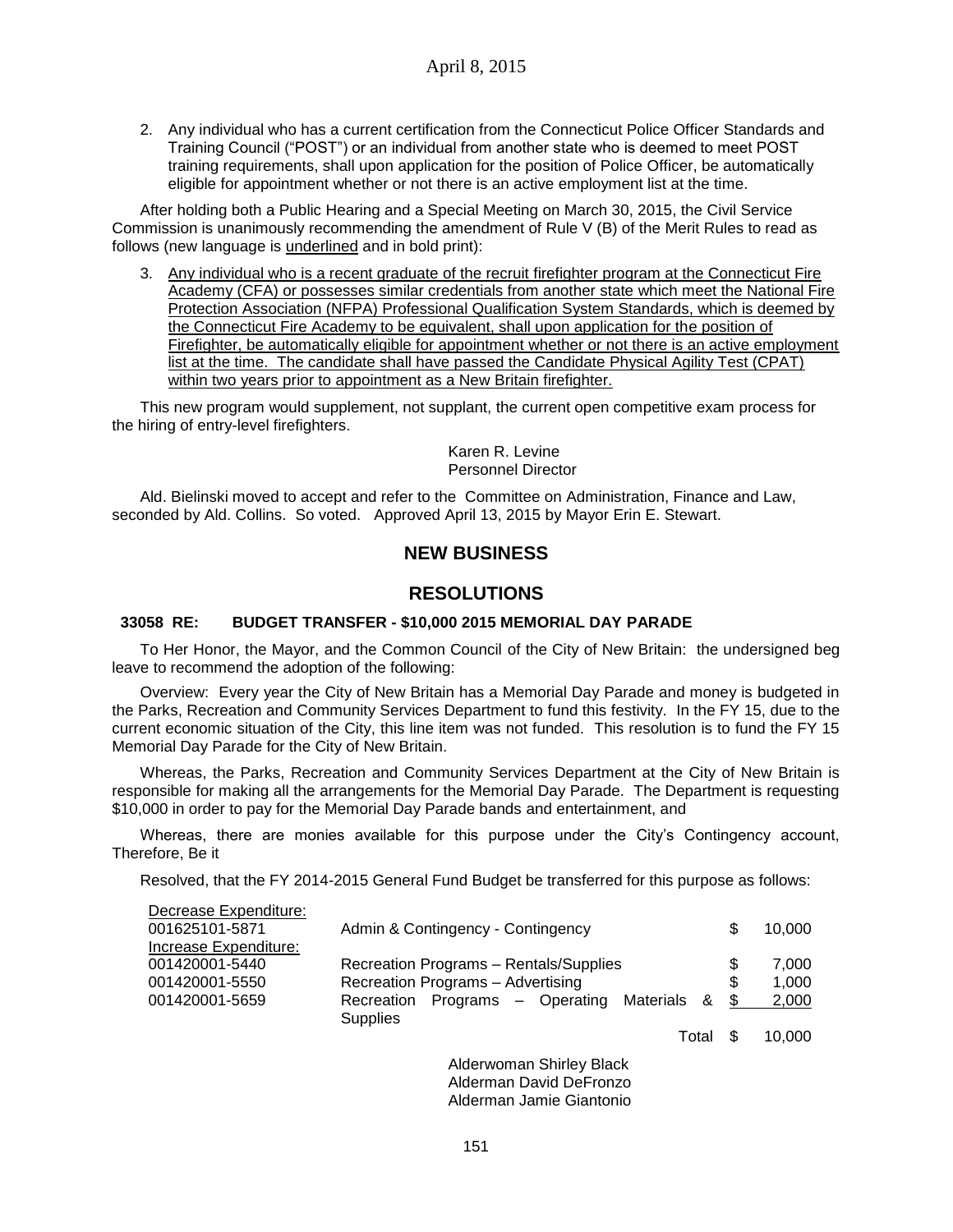### Alderwoman Eva Magnuszewski Alderman Daniel Salerno

Ald. Black moved to accept and adopt, seconded by Ald. DeFronzo. Roll call vote – all members voted in favor. Approved April 13, 2015 by Mayor Erin E. Stewart.

## **33059 RE: APRIL 2015 – AUTISM AWARENESS MONTH**

To Her Honor, the Mayor, and the Common Council of the City of New Britain: the undersigned beg leave to recommend the adoption of the following:

WHEREAS; Autism spectrum disorder (ASD) and autism are both general terms for a group of complex disorders of brain development. These disorders are characterized, in varying degrees, by difficulties in social interaction, verbal and nonverbal communication and repetitive behaviors. They include autistic disorder, Rett syndrome, childhood disintegrative disorder, pervasive developmental disorder - not otherwise specified (PDD-NOS) and Asperger syndrome; and

WHEREAS; the following facts about autism:

- Autism now affects 1 in 68 children: 1 in every 54 boys and 1 in every 189 girls
- More children will be diagnosed with autism than with AIDs, diabetes and cancer combined
- Autism is the fastest-growing serious developmental disability in the U.S.
- It is estimated that there are over 1.5 million people in the United States with autism
- Autism receives less than 5% of government research funding of many less prevalent childhood diseases
- There is no medical detection or cure for autism; and

WHEREAS; the Eighth Annual World Autism Awareness Day is April 2, 2015. Every year, autism organizations around the world celebrate the day with unique fundraising and awareness-raising events; and

WHEREAS; the Autism Society has been celebrating National Autism Awareness Month since the 1970s. The United States recognizes April as a special opportunity for everyone to educate the public about autism and issues within the autism community; and

WHEREAS; the Parks, Recreation and Community Services Division- Disabilities Programs also acknowledge the importance of autism awareness; NOW, THEREFORE, BE IT

RESOLVED; by the Common Council and Mayor of the City of New Britain, to recognize that April is designated as "Autism Awareness Month".

#### Alderman Michael Trueworthy

Ald. Trueworthy moved to accept and adopt, seconded by Ald. Collins. So voted. Approved April 13, 2015 by Mayor Erin E. Stewart.

## **33060 RE: SUPPORTING NATIONAL FAIR HOUSING MONTH**

To Her Honor, the Mayor, and the Common Council of the City of New Britain: the undersigned beg leave to recommend the adoption of the following:

Resolution Summary: Purpose: Recognizing, promoting and supporting the month of April as National Fair Housing Month in the City of New Britain

WHEREAS; April 11, 2015 marks the  $47<sup>th</sup>$  Anniversary of the passage of the Civil rights Act of 1968, which was meant as a follow up to the Civil rights Act of 1964. The 1968 act expanded on previous acts and prohibited discrimination concerning the sale, rental and financing of housing based on race, religion, national origin, sex, (and as amended) disability and familial status. Title VIII of the Act is also known as the Fair Housing Act of 1968; and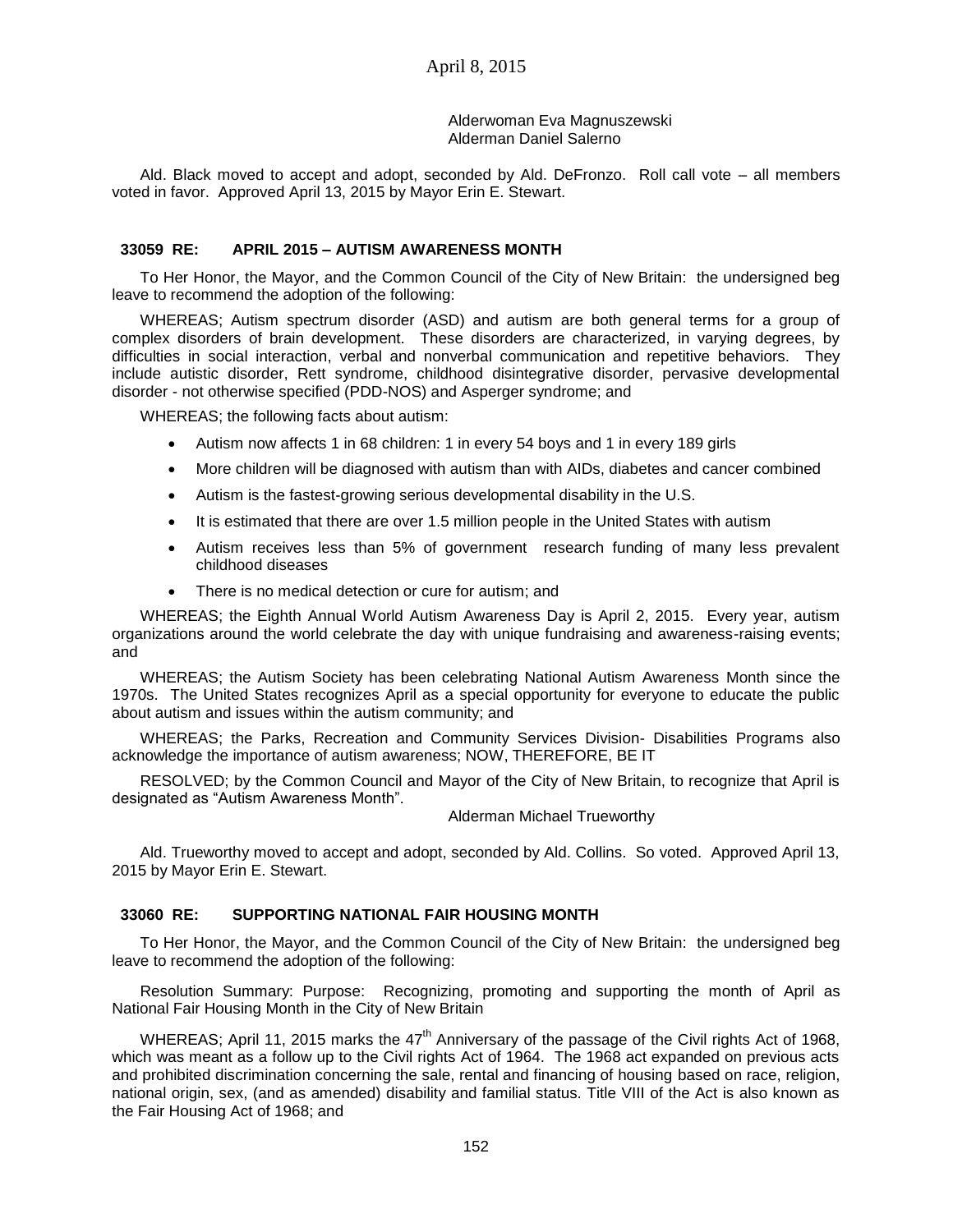WHEREAS; each year the U.S. Department of Housing and Urban Development (HUD) and communities and organizations across the country recognize Fair Housing Month by hosting an array of activities that enhance the community's awareness of their fair housing rights and highlight the national commitment to end housing discrimination; and

WHEREAS; an open and inclusive community committed to equal housing opportunity creates a diversity of people and cultures which greatly enhances every work and educational environment; and

WHEREAS; the City of New Britain is committed to upholding these laws, and realizes that these laws must be supplemented by an Affirmative Statement publicly endorsing the right of all people to full and equal housing opportunities in the neighborhood of their choice.

WHEREAS; the Mayor as well as the Common Council of the City of New Britain, the City of New Britain Parks, Recreation and Community Services and Commission on Human Rights and Opportunities and Fair Rent Commission are committed to upholding the Fair Housing Law, Title VIII of the Civil Rights Act of 1968 by continuing to address discrimination in our community, to support programs that will educate the public about the right to equal housing opportunities, and to plan partnership efforts with other organizations to help assure every New Britain resident of their right to fair housing.

NOW THEREFORE, BE IT RESOLVED; the City of New Britain endorses a Fair Housing Policy, Sec. 2- 198 of the City's Ordinance, to ensure that no person shall discriminate with respect to housing in the City in violation of any federal, state, or local law.

> Alderwoman Tonilynn Collins Alderman Emmanuel Sanchez

Ald. Sanchez moved to accept and adopt, seconded by Ald. Collins. So voted. Approved April 13, 2015 by Mayor Erin E. Stewart.

### **33061 RE: LITTLE POLAND FESTIVAL**

To Her Honor, the Mayor, and the Common Council of the City of New Britain: the undersigned beg leave to recommend the adoption of the following:

RESOLVED; by the Common Council of the City of New Britain that the Mayor be and is hereby authorized to issue to the Polish Foundation of New Britain, said licenses as may be issued under Chapter 5, Section 5-15 through 5-22, of the Code of Ordinances, for Sunday, April 26, 2015, between the hours of 11:00 AM to 6:00 PM for the purpose of conducting the annual "Little Poland Festival" on Broad Street. The organization is also requesting that the Police Department allow the closure of Broad Street from Gold Street to High Street and the closure of Grove Street from Orange Street to Lyman Street. Horace Street access to Broad Street would also be closed.

> Alderman David DeFronzo Alderman Don Naples Alderman Robert Smedley

Ald. DeFronzo moved to accept and refer to the License Committee, seconded by Ald. Collins. So voted. Approved April 13, 2015 by Mayor Erin E. Stewart.

### **33062 RE: SACRED HEART CHURCH "ODPUST" FESTIVAL**

To Her Honor, the Mayor, and the Common Council of the City of New Britain: the undersigned beg leave to recommend the adoption of the following:

RESOLVED; by the Common Council of the City of New Britain that the Mayor be and is hereby authorized to issue to the Sacred Heart Church said licenses as may be issued under Chapter 5, Section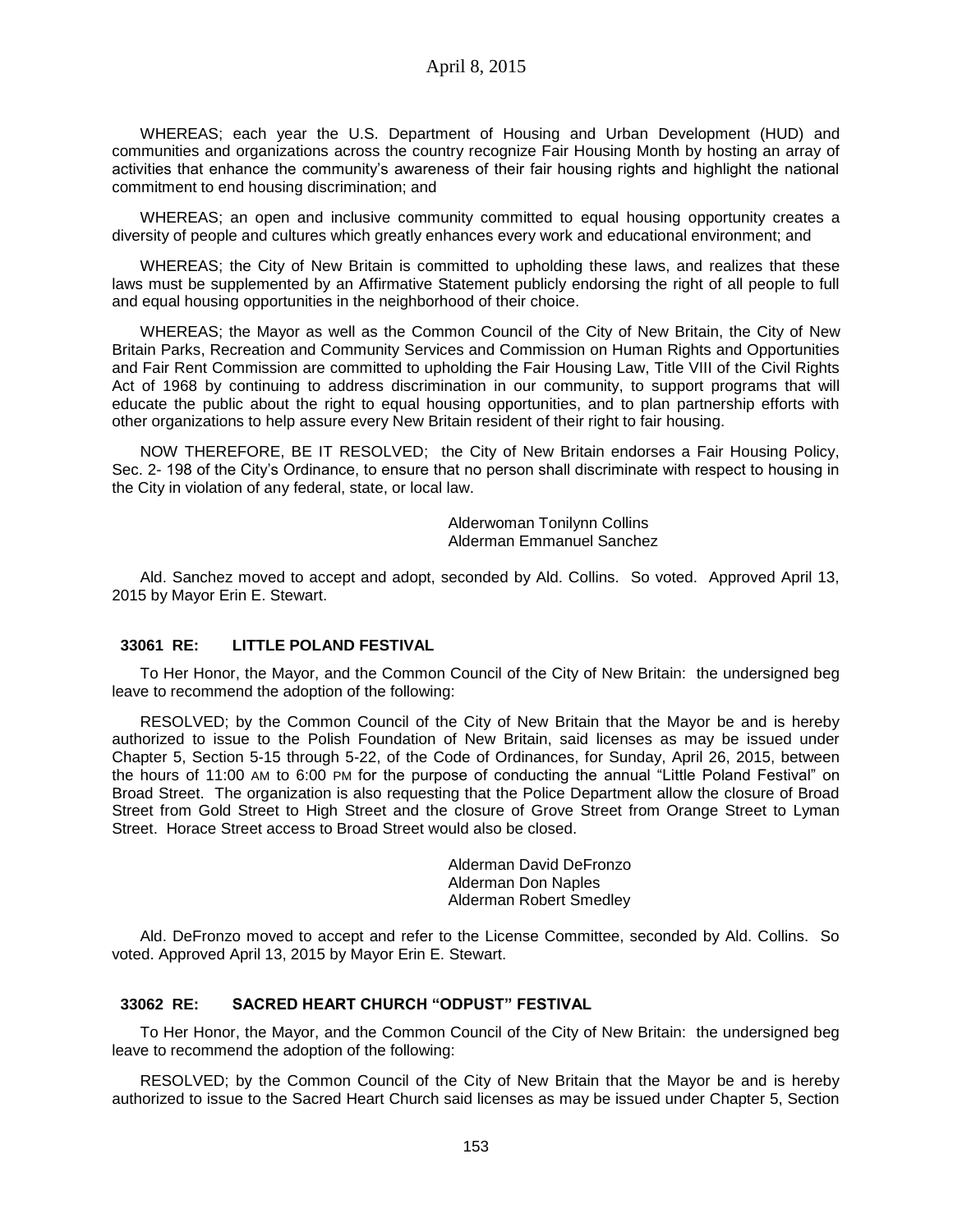5-15 through 5-22, of the Code of Ordinances for Friday, June 26, 2015, and Saturday, June 27, 2015, for the purpose of conducting their annual parish festival "Odpust" on the Sacred Heart Church grounds, Broad Street and Gold Street, New Britain, Connecticut.

> Alderman David DeFronzo Alderman Don Naples Alderman Robert Smedley

Ald. DeFronzo moved to accept and refer to the License Committee, seconded by Ald. Collins. So voted. Approved April 13, 2015 by Mayor Erin E. Stewart.

#### **33063 RE: PULASKI CLUB BAZAAR/CARNIVAL**

To Her Honor, the Mayor, and the Common Council of the City of New Britain: the undersigned beg leave to recommend the adoption of the following:

RESOLVED; by the Common Council of the City of New Britain that the Mayor be and is hereby authorized to issue to the Pulaski Club, Inc., said licenses as may be issued under Chapter 5, Section 5- 15 through 5-22, of the Code of Ordinances for Thursday, April 23, 2015, Friday, April 24, 2015, Saturday, April 25, 2015, from 5:00 PM to 10:00 PM, and Sunday, April 26, 2015, from 12:00 PM until 6:00 PM, for the purpose of conducting a bazaar/carnival in the Pulaski Club parking lot at 89 Grove Street, New Britain, Connecticut. The organization is also requesting that the police department allow the closure of Grove Street between Broad Street and Orange Street to vehicular traffic during the times of the bazaar/carnival.

> Alderman David DeFronzo Alderman Don Naples Alderman Robert Smedley

Ald. DeFronzo moved to accept and refer to the License Committee, seconded by Ald. Smedley. So voted. Approved April 13, 2015 by Mayor Erin E. Stewart.

## **33064 RE: ANNUAL "DOZYNKI" FESTIVAL**

To Her Honor, the Mayor, and the Common Council of the City of New Britain: the undersigned beg leave to recommend the adoption of the following:

RESOLVED; by the Common Council of the City of New Britain that the Mayor be and is hereby authorized to issue to the Polish Council of Greater New Britain, said licenses as may be issued under Chapter 5, Section 5-15 through 5-22, of the Code of Ordinances for Saturday, August 22, 2015, and Sunday, August 23, 2015, for the purpose of conducting the Annual "Dozynki" Festival at the Polish Falcon "Polanka" Field on Farmington Avenue, New Britain, Connecticut.

#### Alderman David DeFronzo

Ald. DeFronzo moved to accept and refer to the License Committee, seconded by Ald. Bielinski. So voted. Approved April 13, 2015 by Mayor Erin E. Stewart.

### **33065 RE: BUDGET AMENDMENT – POLICE DEPT. \$34,000 – STATE GRANT TO FUND COMMUNITY POLICING OUTREACH EVENTS**

To Her Honor, the Mayor, and the Common Council of the City of New Britain: the undersigned beg leave to recommend the adoption of the following:

WHEREAS, the State Office of Policy and Management (OPM) has awarded the New Britain Police Department a \$34,000 grant to fund Community Policing Outreach Events and to support police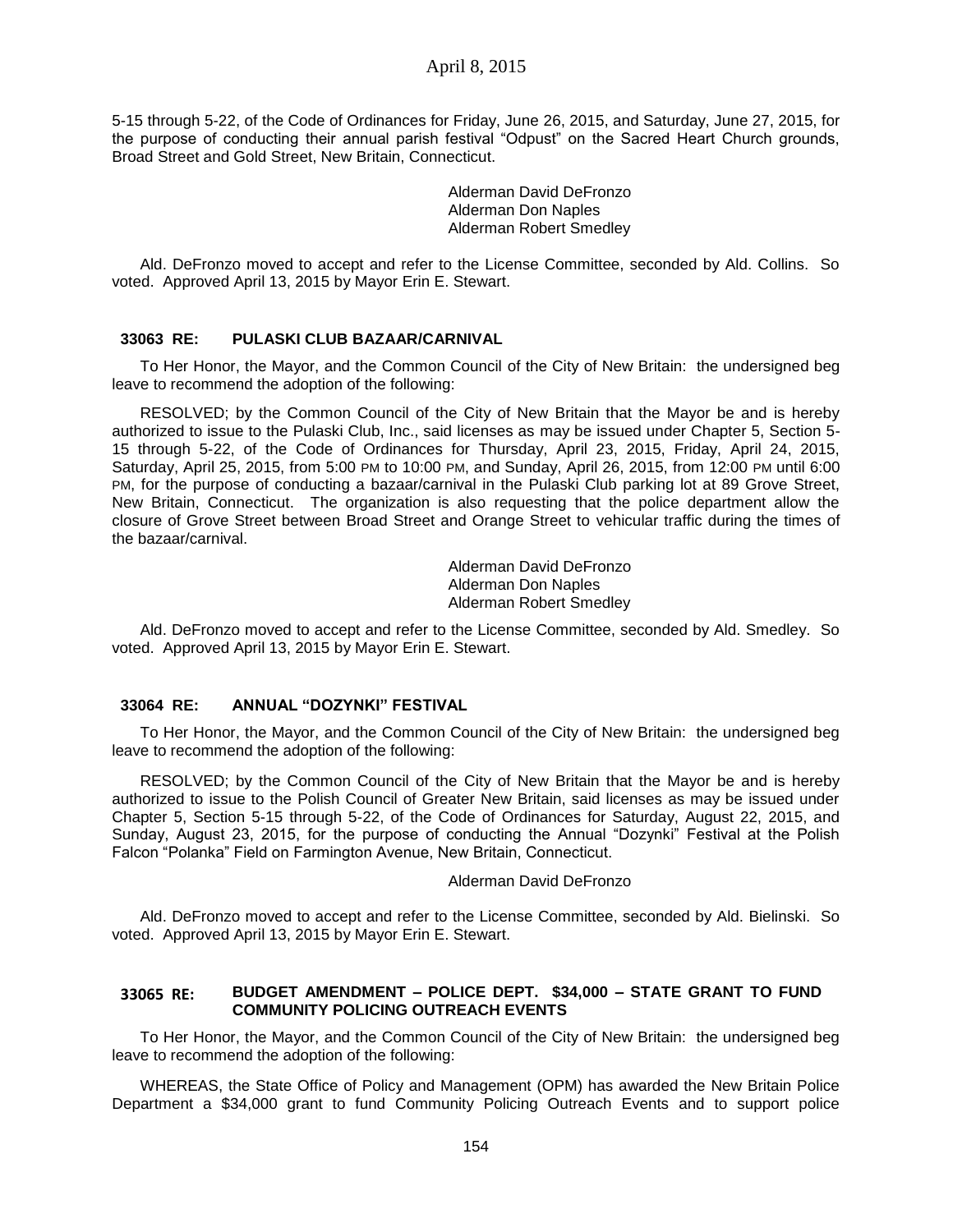personnel conducting proactive targeted investigations and operations in particular neighborhoods focusing on gun violence, gang violence, drug crime, domestic violence and sexual assaults, and

WHEREAS, the purpose of this resolution is to formally allocate these funds in a budget amendment for the period April 15, 2015 to December 31, 2015, and THEREFORE BE IT

RESOLVED, that Mayor Erin Stewart is authorized to execute all grant documents with the State Office of Policy and Management on behalf of the City of New Britain, and FURTHERMORE

RESOLVED, that a budget amendment to formally appropriate \$34,000, and authorization to use police overtime to staff neighborhood outreach events and hire officers to conduct proactive targeted investigations and operations in particular neighborhoods as follows:

| Revenue:       |                                             |          |
|----------------|---------------------------------------------|----------|
| 269211154-4222 | Revenue – State of CT                       | \$34,000 |
| Expenditures:  |                                             |          |
| 269211154-5122 | OT- Neighborhood Events/Targeted Operations | \$34,000 |
|                | Ald. Suzanne Bielinski - Police Liaison     |          |
|                | Ald. Carlo Carlozzi, Jr. - Police Liaison   |          |
|                | Ald. Wilfredo Pabon - Police Liaison        |          |
|                | Ald. Emmanuel Sanchez - Police Liaison      |          |
|                | Ald. Robert Smedley - Police Liaison        |          |

Ald. Bielinski moved to accept and adopt, seconded by Ald. Smedley. So voted. Approved April 13, 2015 by Mayor Erin E. Stewart.

### **33066 RE: BUDGET AMENDMENT – ACCEPTANCE OF STATE GRANT - \$53,300 TO THE POLICE DEPT.**

To Her Honor, the Mayor, and the Common Council of the City of New Britain: the undersigned beg leave to recommend the adoption of the following:

WHEREAS, the Connecticut Department of Transportation's Division of Highway Safety has made available Federal highway safety funds for overtime to support "Distracted Driving High Visibility Enforcement" efforts from April 2015 to the end of September 2015, and

WHEREAS, in accordance with Federal requirements, all initial allowable expenses will be provided for by the City and reimbursable on a 75% basis, and

RESOLVED, that the Police Department has authority to accept a grant in the sum of \$53,300.

RESOLVED, that Mayor Erin Stewart is authorized to execute all grant documents with the State of Connecticut DOT on behalf of the City of New Britain for the Distracted Driving High Visibility Enforcement Program grant in the sum of \$53,300 to provide Federal dollars for overtime to target those that choose to engage in distractive practices while driving, thus making City streets safer, and,

RESOLVED, that the sum of \$53,300 be appropriated within the special revenue account structure as follows:

| Revenue:                        |                                                   |          |
|---------------------------------|---------------------------------------------------|----------|
| 288211153-4223<br>Expenditures: | <b>Federal Revenue</b>                            | \$53,300 |
| 288211153-5122                  | OT-Distracted Driving High Visibility Enforcement | \$53,300 |
|                                 | Ald. Suzanne Bielinski - Police Liaison           |          |
|                                 | Ald. Carlo Carlozzi, Jr. - Police Liaison         |          |
|                                 | Ald. Wilfredo Pabon - Police Liaison              |          |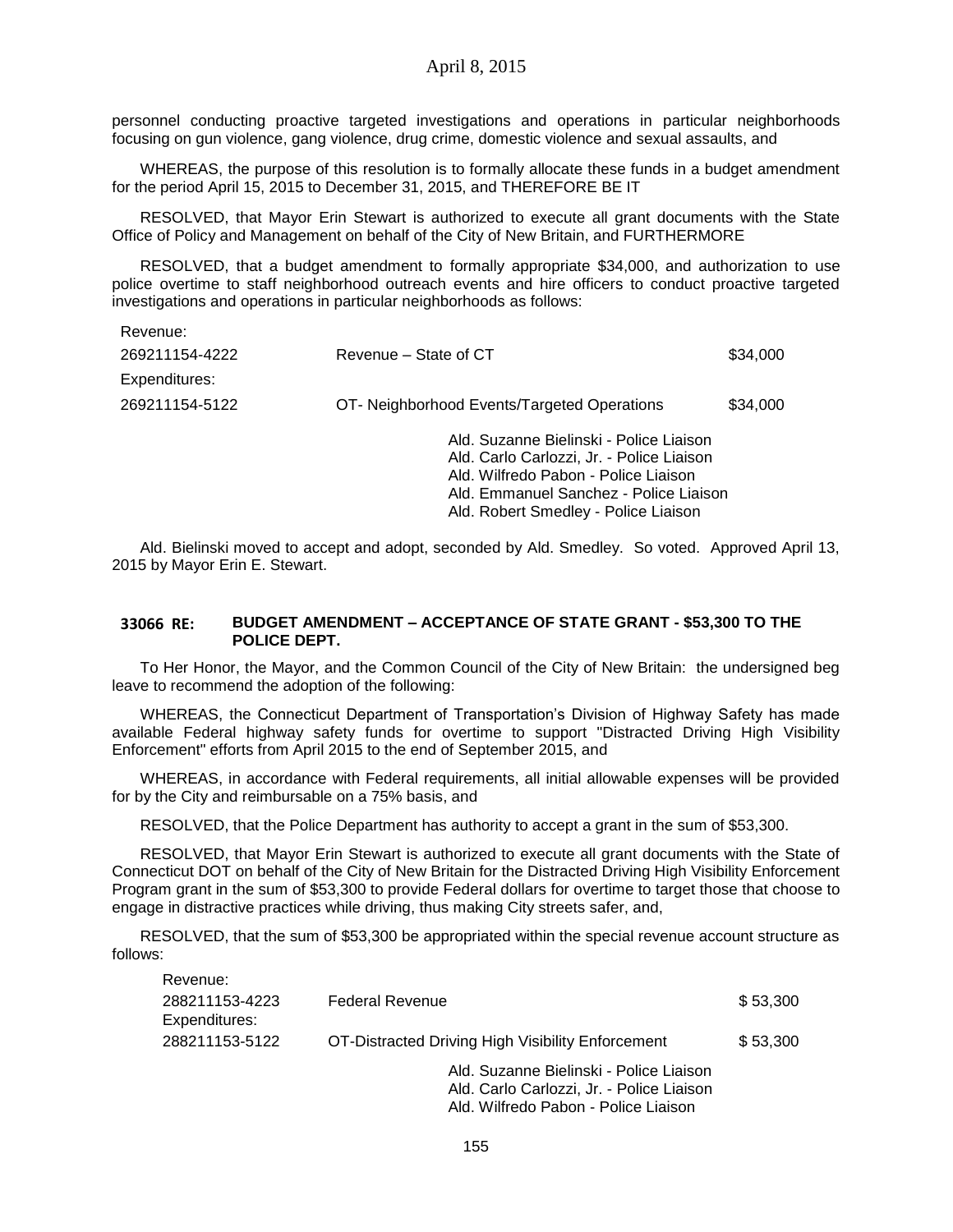Ald. Emmanuel Sanchez - Police Liaison Ald. Robert Smedley - Police Liaison

Ald. Bielinski moved to accept and adopt, seconded by Ald. Pabon. So voted. Approved April 13, 2015 by Mayor Erin E. Stewart.

### **33067 RE: PROPOSED AMENDMENT TO SEC. 2-10 OF THE ORDINANCES – COPYING AND SCANNING OF PUBLIC RECORDS – FEES, AND INCLUDING A DEFINITION OF "INDIGENT"**

#### *Proposed amendment on file in Town Clerk's Office*

Ald. Naples moved to accept and refer to the Committee on Administration, Finance and Law, seconded by Ald. DeFronzo. So voted. Approved April 13, 2015 by Mayor Erin E. Stewart.

## **33052-1 RE: REVISING THE MERIT RULES TO ESTABLISH NEW PROCESS FOR THE HIRING OF ALREADY CERTIFIED FIREFIGHTERS**

To Her Honor, the Mayor, and the Common Council of the City of New Britain: the undersigned beg leave to recommend the adoption of the following:

WHEREAS, The Civil Service Commission of the City of New Britain has adopted Merit Rules; and

WHEREAS, Rule I of the Merit Rules states that the Civil Service Commission may, after a Public Hearing, submit proposed amendments of the Merit Rules to the Common Council for approval, and

WHEREAS, the Civil Service Commission seeks to establish a new process for the hiring of alreadycertified Firefighters, and

WHEREAS, Rule V (B) of the current Merit Rules entitled "Open Competitive Employment Lists" states:

- B. Open Competitive Employment Lists.
- 1. The Civil Service Commission shall establish and maintain such open competitive employment lists for the various classes of positions as it deems necessary or desirable to meet the needs of the City. On each such open competitive list the eligibles shall be ranked in order of their rating earned in tests given for the purpose of establishing such lists.
- 2. Any individual who has a current certification from the Connecticut Police Officer Standards and Training Council ("POST") or an individual from another state who is deemed to meet POST training requirements, shall upon application for the position of Police Officer, be automatically eligible for appointment whether or not there is an active employment list at the time.

WHEREAS, the Civil Service Commission has unanimously recommended the amendment of Rule V (B) of the Merit Rules to read as follows (new language is underlined and in bold print):

**3. Any individual who is a recent graduate of the recruit firefighter program at the Connecticut Fire Academy (CFA) or possesses similar credentials from another state which meet the National Fire Protection Association (NFPA) Professional Qualification System Standards, which is deemed by the Connecticut Fire Academy to be equivalent, shall upon application for the position of Firefighter, be automatically eligible for appointment whether or not there is an active employment list at the time. The candidate shall have passed the Candidate Physical Agility Test (CPAT) within two years prior to appointment as a New Britain firefighter.**

WHEREAS, the Civil Service Commission held a Public Hearing on this change on March 30, 2015, is now forwarding the proposed amendment to the Merit Rules to the Common Council for approval.

BE IT RESOLVED that the Common Council of the City of New Britain approve the proposed amendment to Rule V (B) of the Merit Rules as recommended by the Civil Service Commission.

Alderwoman Suzanne Bielinski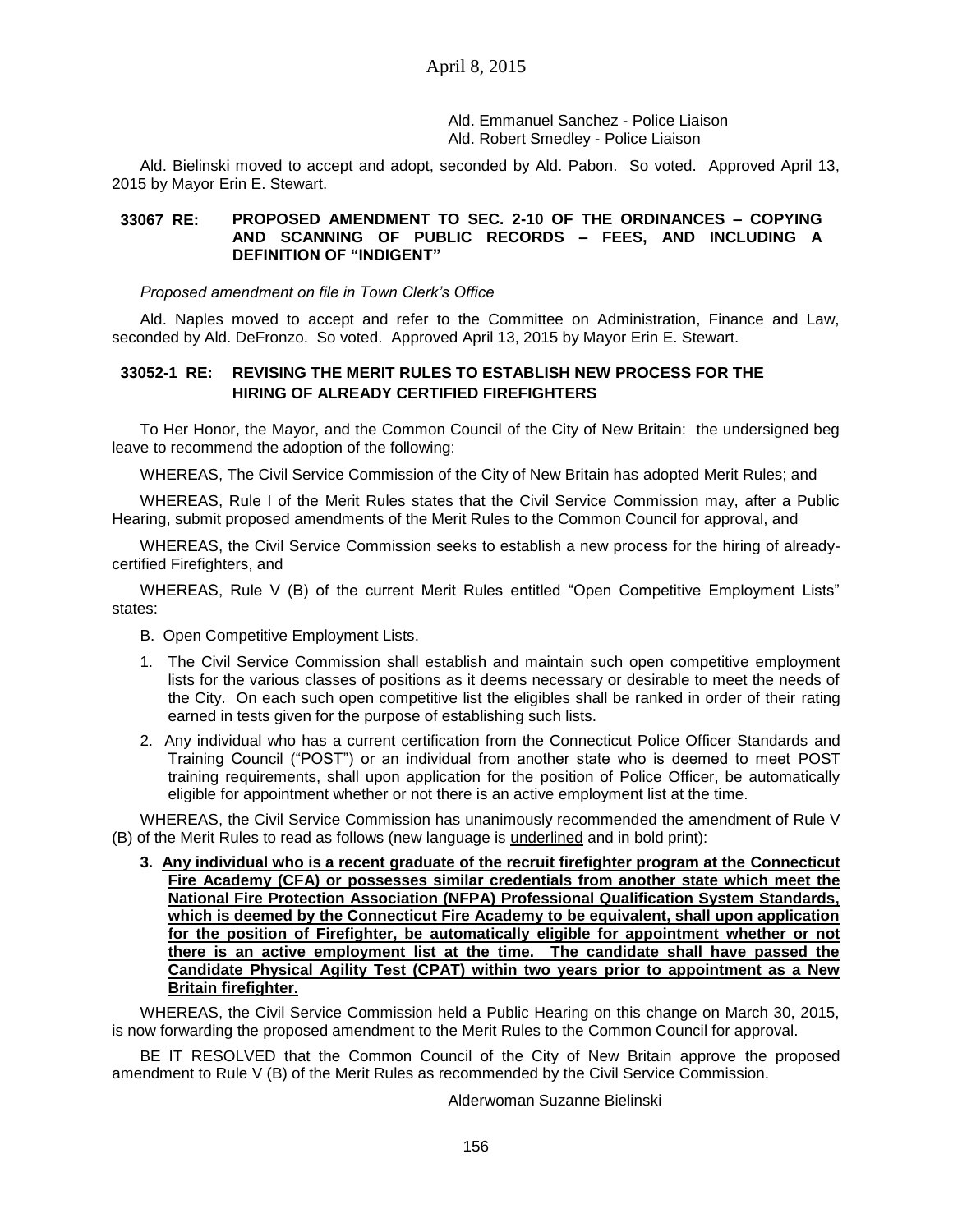#### Civil Service Commission Liaison

Ald. Bielinski moved to accept and refer to the Committee on Administration, Finance and Law, seconded by Ald. Collins. So voted. Approved April 13, 2015 by Mayor Erin E. Stewart.

### **33068 RE: BUDGET AMENDMENT – RECEIPT OF LOCAL PREVENTION COUNCIL FUNDING FROM SUBSTANCE ABUSE ACTION COUNCIL – FOR THE PREVENTION OF ALCOHOL, TOBACCO AND BULLYING ACTIVITIES**

To Her Honor, the Mayor, and the Common Council of the City of New Britain: the undersigned beg leave to recommend the adoption of the following:

Resolution Summary: PURPOSE: This resolution allows for receipt of Local Prevention Council funding of \$5,675 from the Substance Abuse Action Council for contract year ending July  $30^{th}$ , 2015. Funds to be used for the prevention of alcohol, tobacco and bullying activities, including; "Take Back the Streets"; Abilities Walk; and Veterans Stadium Signage. There is no match obligation on the part of the city for these entitlement funds.

WHEREAS, the City of New Britain is committed to prevention of Alcohol, Tobacco, Bullying and other negative (abusive) behaviors by its residents, and particularly its children, AND

WHEREAS, there is a Local Prevention Council appointed under jurisdiction of the Commission on Youth Services, AND

WHEREAS, prevention funding from the Substance Abuse Action Council has been made available for Local Prevention councils and the Community Services Administrator applied and was successful at attaining funding in order to serve our youth and families by offering anti-drug, anti-violence, and antibullying events, AND

WHEREAS, such funding has been awarded to New Britain Youth & Family Services, the Local Prevention Council for New Britain, AND

WHEREAS, Recreation and Community Services Department will be providing several inflatables for the "Take Back the Streets" event on Saturday May 2nd, 2015 at Walnut Hill Park; purchasing T-Shirts, water, cake and give away prizes for the ADA "Walk and Roll" event Wednesday July 22<sup>nd</sup>, 2015; placing large 4 X 10 anti-drug, anti-smoking, anti-alcohol, and anti-bullying signage at Veterans Stadium, NOW

THEREFORE, BE IT RESOLVED, that Mayor Erin E. Stewart receive full authority to execute all contracts in receipt of Local Prevention Council funding in the amount of \$5,675, AND

BE IT FURTHER RESOLVED, that such funding, upon receipt; be placed in appropriate revenue and expenditure accounts as detailed below, under administrative purview of New Britain Youth & Family Services.

| Revenue Account::<br>296536103-4476                         | Local Revenue/Contributions                                           |                      | \$5,675            |
|-------------------------------------------------------------|-----------------------------------------------------------------------|----------------------|--------------------|
| Expenditures accounts::<br>296536103-5659<br>296536103-5336 | <b>Operating Materials/Supplies</b><br><b>Other Purchase Services</b> |                      | \$2,800<br>\$2,875 |
|                                                             |                                                                       | <b>TOTAL \$5,675</b> |                    |

Alderman Emmanuel Sanchez

Ald. Sanchez moved to accept and adopt, seconded by Ald. Collins. So voted. Approved April 13, 2015 by Mayor Erin E. Stewart.

There being no further business to come before the Council, Ald. Bielinski moved to adjourn, seconded by Ald. Giantonio. So voted. Meeting adjourned at 8:18 p.m.

ATTEST: Mark H. Bernacki, City Clerk